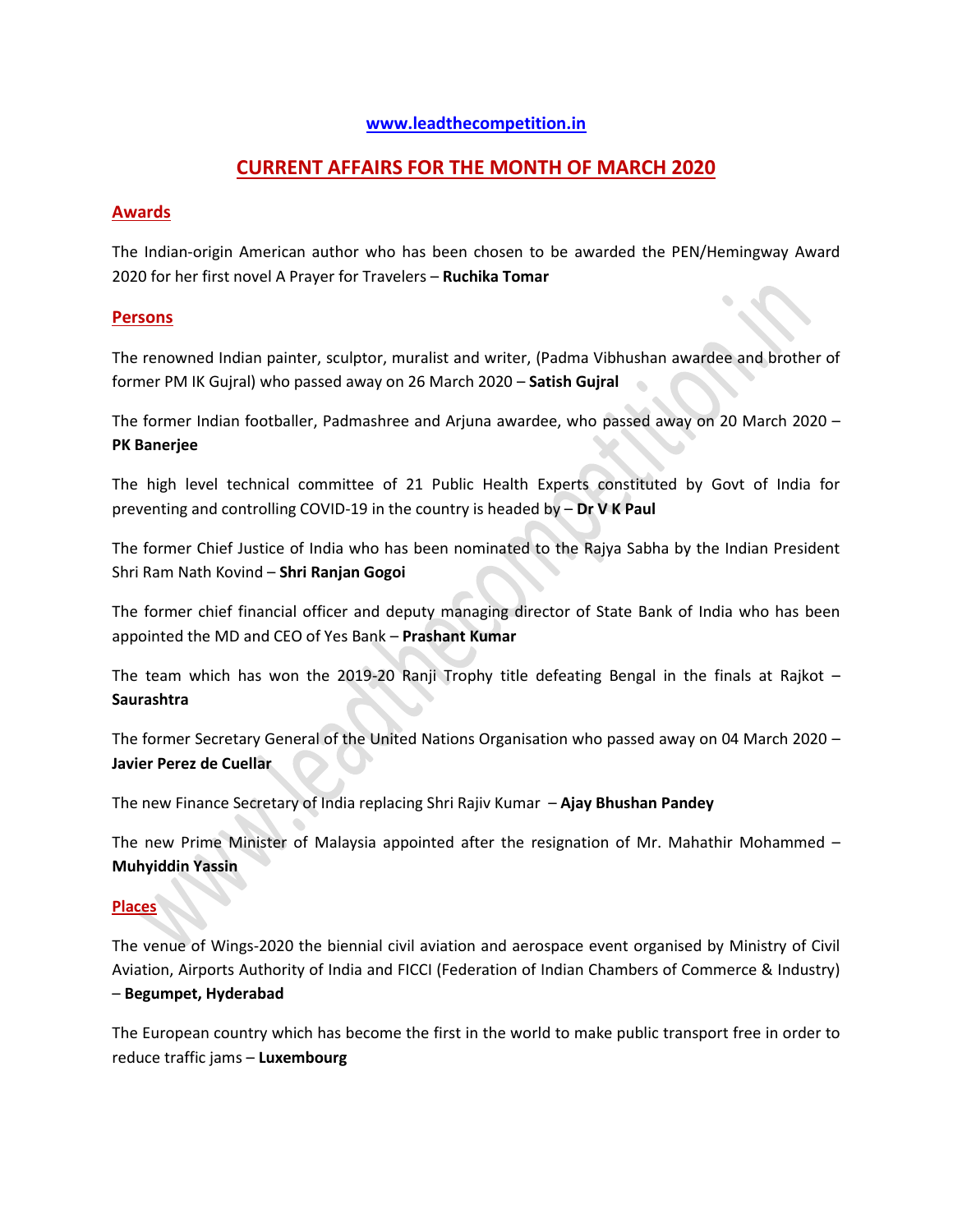#### **Sports**

The team which has won the third Indian Super League (ISL) trophy defeating Chennaiyin FC in the finals at the Fatorda Stadium in Goa – **ATK FC**

The snooker player who has won the National Snooker Championship (Women's) defeating Vidya Pillai in the finals – **Amee Kamani**

The well-known snooker player who has won the National Snooker Championship defeating Ishpreet Singh in the finals in Ahmedabad – **Pankaj Advani**

The place at which the first ever Khelo India Winter Games were inaugurated by Union Minister of Youth Affairs and Sports – **Gulmarg, J&K**

The former Indian cricketer who has been appointed the Chairman of National Selection Panle of BCCI replacing MSK Prasad – **Sunil Joshi**

#### **Miscellaneous**

The special train to be launched by SIDBI for new entrepreneurs on June 5 starting from Lucknow and covering 7000 km & 11 cities in 15 days is named – **Swalamban Express**

The new explosive detection device developed by High Energy Materials Research Laboratory (HEMRL) Pune and Indian Institute of Science, Bangalore, and unveiled at the National Workshop on Explosive Detection (NWED-2020) in Pune is named – **RaIDer-X**

#### **TIMES OF INDIA SPORTS AWARDS 2019**

Sportsperson of the Year 2019: **P V Sindhu** (Badminton)

Para-athlete of the Year: **Manasi Joshi and Pramod Bhagat** (Badminton)

Team of the Year: **Men's Hockey Team**

Coach of the Year: **Jaspal Rana** (Shooting)

Mentor of the Year: **Pullela Gopichand** (Badminton)

Icon of the Century: **Balbir Singh** (Hockey)

Lifetime Achievement: **Baichung Bhutia** (Football)

Change Agent of the Year: **Odisha**

#### **Women Transforming India Awards 2019**

|     | Name                       | <b>Remarks</b> |    |       |      |             |       |          |
|-----|----------------------------|----------------|----|-------|------|-------------|-------|----------|
| . . | . Privanka Mokshmar<br>Dr. | Co-founder     | 0t | Vaavu | Home | Appliances. | Vaayu | provides |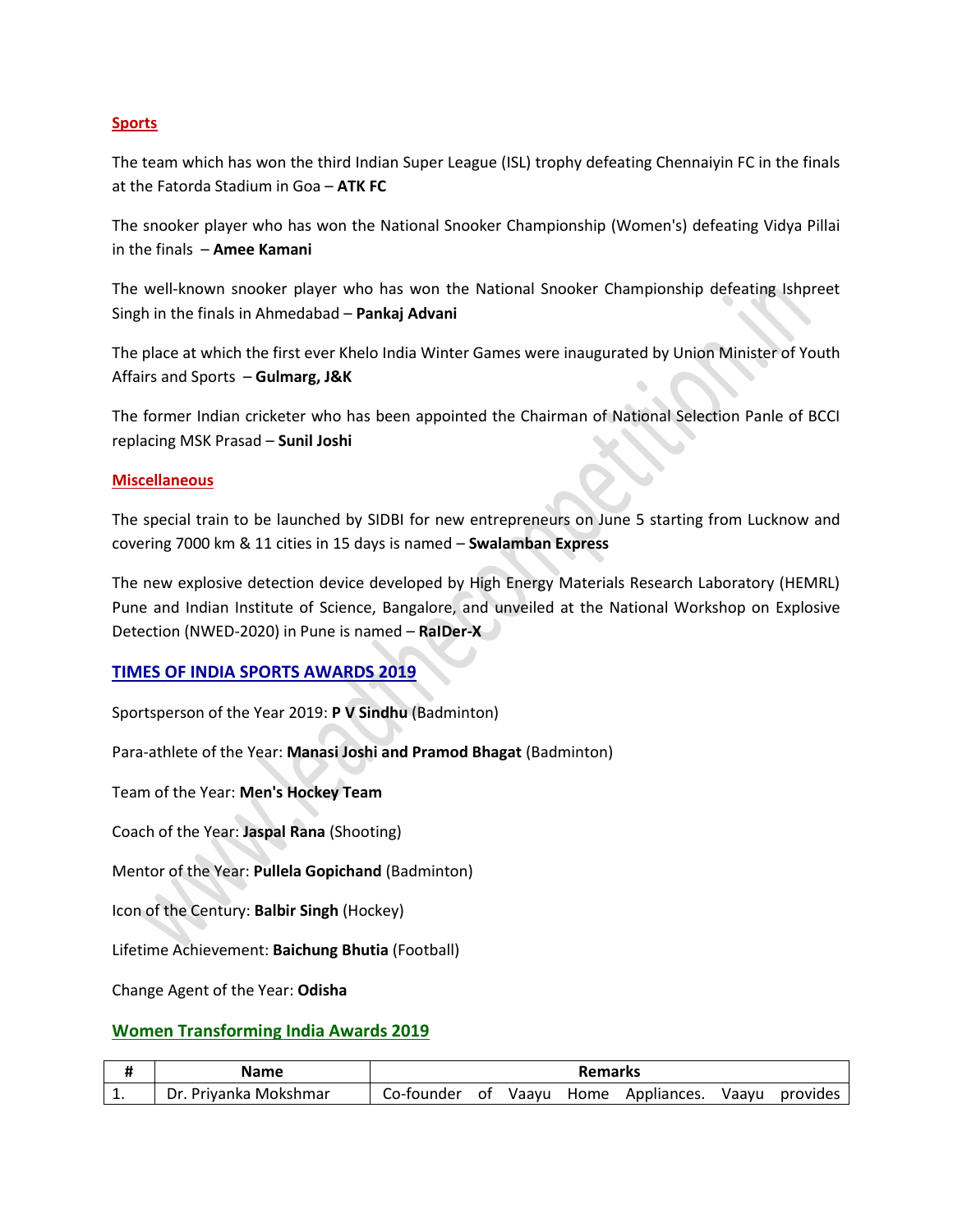|     |                        | economically affordable and environmentally feasible alternatives  |  |  |
|-----|------------------------|--------------------------------------------------------------------|--|--|
|     |                        | to traditional AC units across India - selling their products from |  |  |
|     |                        | Madhya Pradesh to Maharashtra and Delhi                            |  |  |
| 2.  | Ms. Ramya Venkataraman | Her Centre for Teacher Accreditation (CENTA) has created a         |  |  |
|     |                        | certification framework that allows for teachers' skills and       |  |  |
|     |                        | competency to be assessed as well as improved.                     |  |  |
| 3.  | Ms. Shilpi Kapoor      | started BarrierBreak, a company focused on the accessibility of    |  |  |
|     |                        | technology for those with disabilities. The company uses digital   |  |  |
|     |                        | access as a way to bridge some of the challenges differently-abled |  |  |
|     |                        | people face daily.                                                 |  |  |
| 4.  | Ms. Rinka Banerjee     | Her Thinking Forks is a consulting organisation, with expertise in |  |  |
|     |                        | the food and nutrition industry which has allowed them to create   |  |  |
|     |                        | products to combat acute malnutrition; a program aligned with      |  |  |
|     |                        | the Indian Government's public health efforts.                     |  |  |
| 5.  | Ms. Nidhi Pant         | She combats the issue around waste and farmer living standards,    |  |  |
|     |                        | through her Science for Society team's innovative idea of selling  |  |  |
|     |                        | dehydrated vegetable snacks.                                       |  |  |
| 6.  | Ms. Anupriya Balikai   | Her Spookfish Innovations has created a standard for products      |  |  |
|     |                        | and ensure quality control for food packaging via inspection       |  |  |
|     |                        | machines that are retrofitted and integrated into existing         |  |  |
|     |                        | manufacturing lines.                                               |  |  |
| 7.  | Ms. Kalpana Sankar     | She has a double doctorate in Nuclear Physics and Gender Issues    |  |  |
|     |                        | and through her organization Hand in Hand is empowering the        |  |  |
|     |                        | most marginalised and impoverished women in India through          |  |  |
|     |                        | capacity building and training.                                    |  |  |
| 8.  | Ms. Khushboo Jain      | She created ImpactGuru which is a crowdfunding platform that       |  |  |
|     |                        | empowers individuals, NGOs and social enterprises, by helping      |  |  |
|     |                        | them raise funds for healthcare, social, and personal needs, from  |  |  |
|     |                        | family, friends as well as strangers.                              |  |  |
| 9.  | Ms. Sneha Sundaram     | Her company Kutuki focuses on bridging the learning gap that       |  |  |
|     |                        | exists in Indian pre-schools through their mobile application.     |  |  |
| 10. | Ms. Jayanti Pradhan    | She is an agro-processor and farmer from Odisha who has been       |  |  |
|     |                        | educating women in her community and equipping them with the       |  |  |
|     |                        | tools and knowledge of mushroom farming to enable them to          |  |  |
|     |                        | become financially independent.                                    |  |  |
| 11. | Ms. Jugnu Jain         | She is the founder and CSO, of Sapien Biosciences which is         |  |  |
|     |                        | addressing this need for tissue-banks in India by successfully     |  |  |
|     |                        | using medical waste to create medical innovations.                 |  |  |
| 12. | Ms. Pratyusha Pareddy  | She founded her startup, NemoCare, in 2017. Her company aims       |  |  |
|     |                        | to combat infant mortality and promote neonatal care.              |  |  |
| 13. | Ms. Poonam Bir Kasturi | She started the Daily Dump which is building products and          |  |  |
|     |                        | services for decentralised waste management in homes,              |  |  |
|     |                        | community offices and public spaces.                               |  |  |
| 14. | Ms. Ruchi Jain         | She founded Taru Naturals which focuses on sustainable             |  |  |
|     |                        | agriculture, striving to empower a network of small-scale farmers  |  |  |
|     |                        | by leveraging upon India's ancient wisdom and sustainable          |  |  |
|     |                        | agricultural practices.                                            |  |  |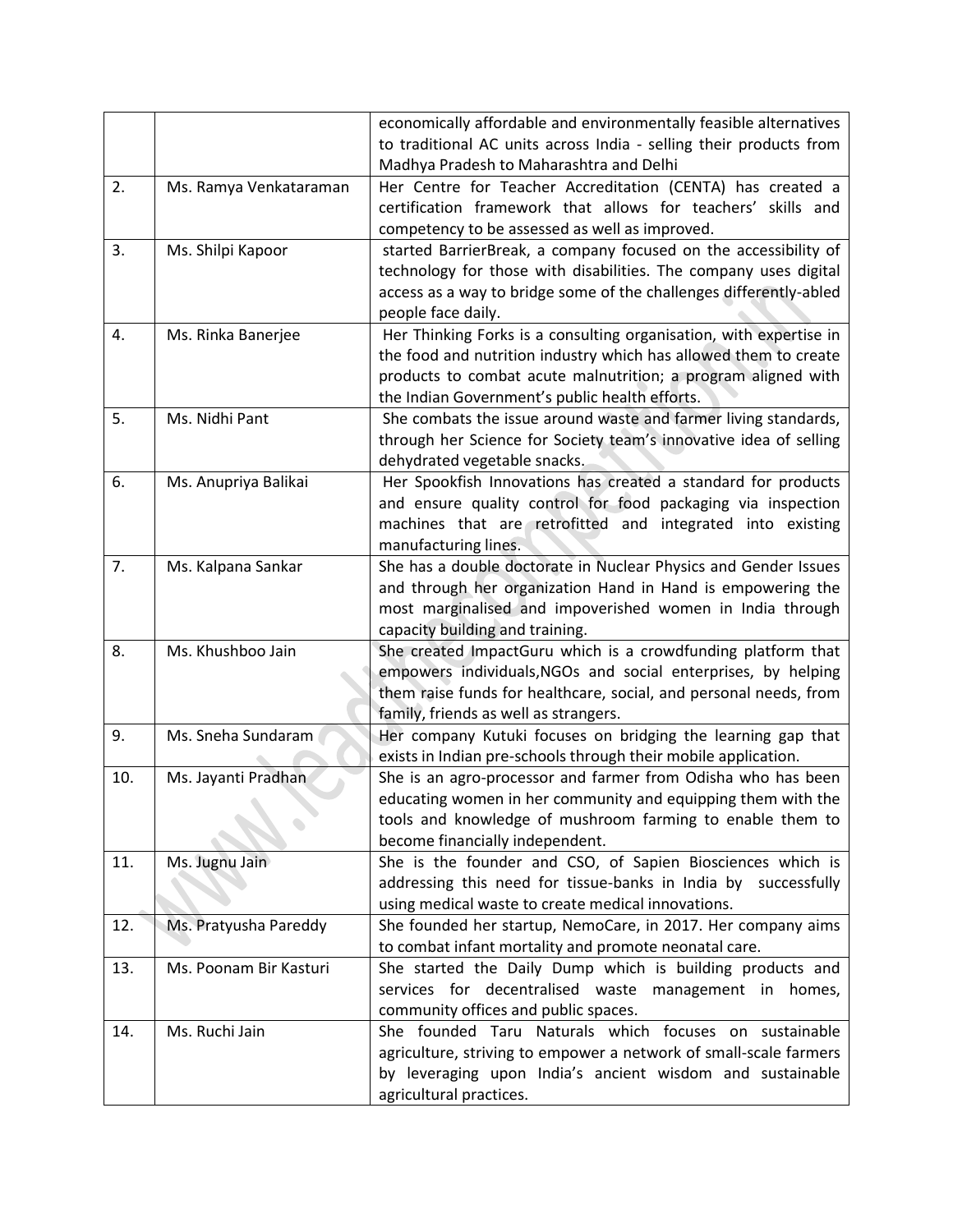| 15. | Ms. Sujata Sahu     | Her 17000 ft Foundation is a social enterprise focused on       |
|-----|---------------------|-----------------------------------------------------------------|
|     |                     | providing education and exposure to the communities in the most |
|     |                     | rural and isolated regions of Ladakh.                           |
| 16. | Ms. Dr Praveen Nair | She is a Founder Trustee of Salaam Baalak Trust that has        |
|     |                     | successfully worked in rehabilitating over 81,000 destitute and |
|     |                     | homeless children. Ms. Nair received the Special Jury Award.    |

# **Important Days of March**

| <b>Important Days of March</b>                                                                      |
|-----------------------------------------------------------------------------------------------------|
| Zero Discrimination Day: 01 March 2020                                                              |
| Designated by: UNAIDS                                                                               |
| First Observed in: 2014                                                                             |
| World Wildlife Day: 03 March 2020                                                                   |
| Designated by: United nations General Assembly                                                      |
| Theme: Sustaining all life on Earth                                                                 |
| First Observed in: 2014                                                                             |
| World Hearing Day: 03 March 2020                                                                    |
| Designated by: W.H.O.                                                                               |
| Theme: Hearing for Life - Don't let hearing loss limit you                                          |
| First Observed in: 2007                                                                             |
| International Women's Day: 08 March 2020                                                            |
| Designated by: U.N.O.                                                                               |
| Theme: I am Generation Equality: Realizing Women's Rights                                           |
| First Observed by UN in: 1975                                                                       |
| World Kidney Day: 14 March 2020                                                                     |
| Designated by: International Society of Nephrology (ISN) and the International Federation of Kidney |
| Foundations (IFKF)                                                                                  |
| Theme: Kidney Health for Everyone, Everywhere - from Prevention to Detection and Equitable Access   |
| to Care                                                                                             |
| First Observed in: 2006                                                                             |
| World Consumer Rights Day: 15 March 2020                                                            |
| Designated by: Consumers International                                                              |
| Theme: The Sustainable Consumer                                                                     |
| First Observed in: 1983                                                                             |
| International Day of Happiness: 20 March 2020                                                       |
| Designated by: UN General Assembly                                                                  |
| First Observed in: 2013                                                                             |
| International Day for Elimination of Racial Discrimination: 21 March 2020                           |
| Designated by: UN General Assembly                                                                  |
| First Observed in: 1966                                                                             |
| <b>International Day of Forests: 21 March 2020</b>                                                  |
| Designated by: UN General Assembly                                                                  |
| Theme: Forests and Biodiversity                                                                     |
| First Observed in: 2013                                                                             |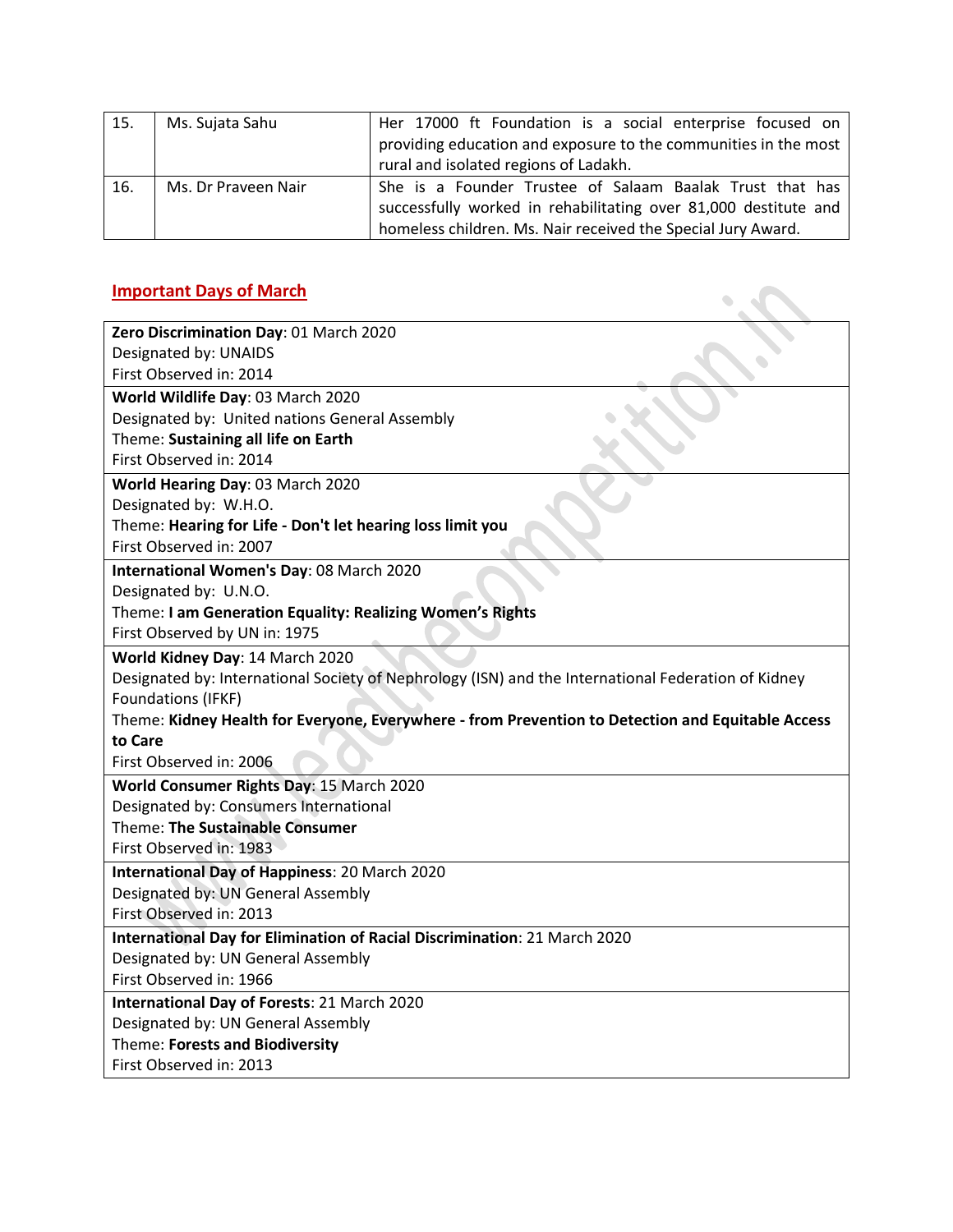| World Poetry Day: 21 March 2020                                                                     |
|-----------------------------------------------------------------------------------------------------|
| Designated by: UNESCO                                                                               |
| First Observed in: 2000                                                                             |
| World Down Syndrome Day: 21 March 2020                                                              |
| Designated by: UN General Assembly                                                                  |
| <b>Focus: We Decide</b>                                                                             |
| First Observed in: 2012                                                                             |
| World Water Day: 22 March 2020                                                                      |
| Designated by: UN General Assembly                                                                  |
| Theme: Water and Climate Change                                                                     |
| First Observed in: 1993                                                                             |
| World Tuberculosis Day: 24 March 2020                                                               |
| Designated by: WHO                                                                                  |
| Theme: It's Time                                                                                    |
| First Observed in: 1982                                                                             |
| International Day for the Right to the Truth concerning Gross Human Rights Violations and for the   |
| Dignity of Victims: 24 March 2020                                                                   |
| Designated by: UN General Assembly                                                                  |
| First Observed in: 2011                                                                             |
| International Day of Remembrance of Victims of Slavery and Transatlantic Slave Trade: 25 March 2020 |
| Designated by: UN General Assembly                                                                  |
| Theme: Confronting Slavery's Legacy of Racism Together                                              |
| First Observed in: 2008                                                                             |
| World Theatre Day: 27 March 2020                                                                    |
| Designated by: International Theatre Institute, France                                              |
| First Observed in: 1961                                                                             |

# **World Happiness Index 202**

| Rank | Country     | Rank | Country    |
|------|-------------|------|------------|
|      | Finland     | 66   | Pakistan   |
|      | Denmark     | 92   | Nepal      |
| 3.   | Switzerland | 94   | China      |
| 4.   | Iceland     | 107  | Bangladesh |
| 5.   | Norway      | 144  | India      |

# **New GST Rates**

The following changes in the GST rates wef 01 April 2020 have been notified by The Goods and Services Tax Council

- GST increased on mobile phones to 18 per cent from 12 per cent.
- GST decreased on maintenance, repair and overhaul services for aircraft to 5 per cent from 12 per cent.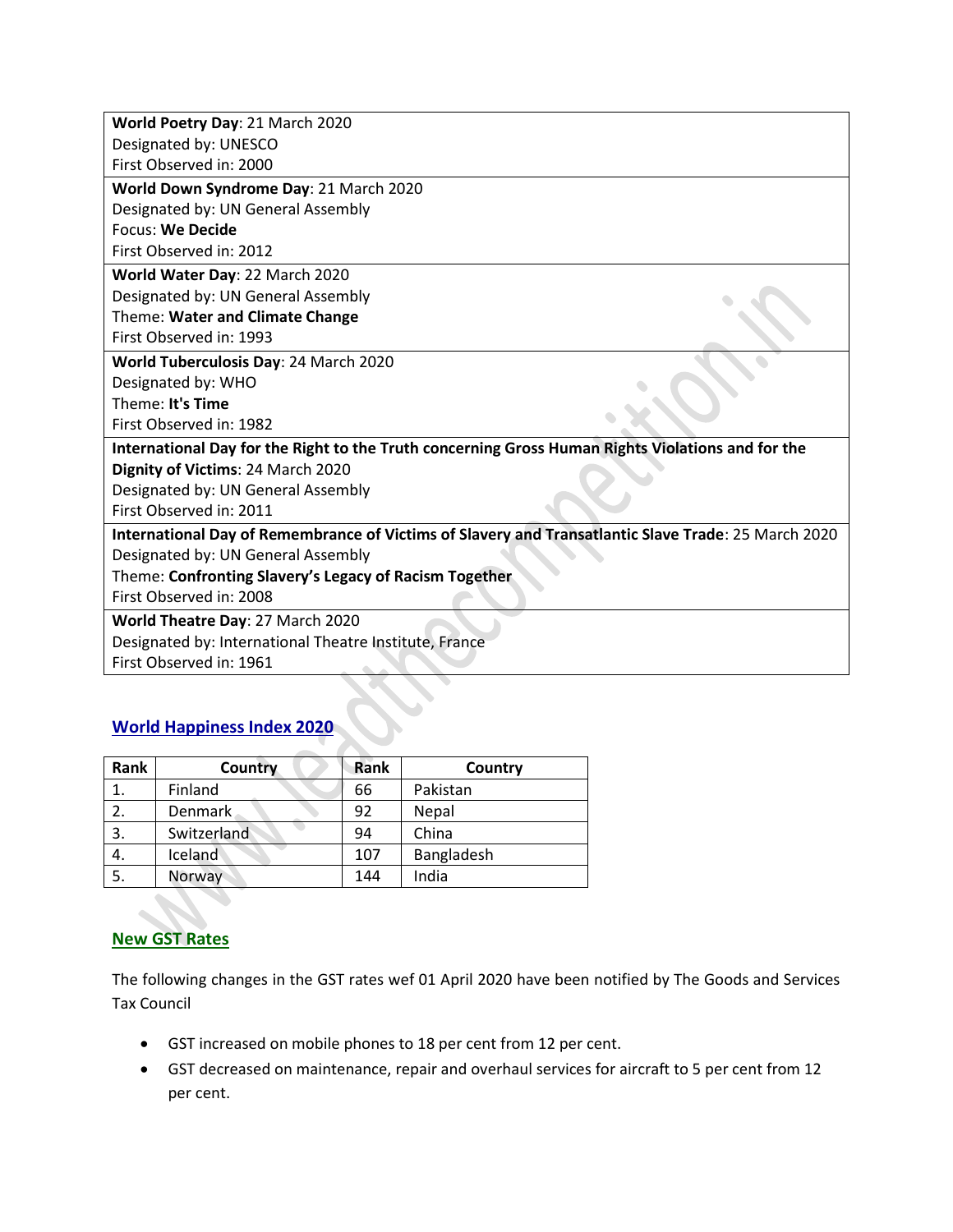GST on handmade and machine-made matchsticks has been rationalized to 12 per cent.

## **Nari Shakti Puraskar 2019**

| #   | <b>Name</b>                                             | <b>State</b>            |
|-----|---------------------------------------------------------|-------------------------|
| 1.  | Padala Bhudevi                                          | Andhra Pradesh          |
| 2.  | <b>Bina Devi</b>                                        | <b>Bihar</b>            |
| 3.  | Arifa Jan                                               | Jammu & Kashmir         |
| 4.  | Chami Murmu                                             | Jharkhand               |
| 5.  | Nilza Wangmo                                            | Ladakh                  |
| 6.  | Rashmi Urdhwardeshe                                     | Maharashtra             |
| 7.  | Mann Kaur                                               | Punjab                  |
| 8.  | Kalavati Devi                                           | <b>Uttar Pradesh</b>    |
| 9.  | Tashi and Nungshi Malik                                 | Uttarakhand             |
| 10. | Kaushiki Chakroborty                                    | <b>West Bengal</b>      |
| 11. | Avani Chaturvedi, Bhawanna Kanth, Mohana Singh Jitarwal | <b>Indian Air Force</b> |
| 12. | Bhageerathi Amma and Karthyayini Amma                   | Kerala                  |

## **Abel Prize 2020**

- 1. Hillel Furstenberg (Israel-American) and
- 2. Gregory Margulis (Russian-American)

## **New Chief Ministers**

Madhya Pradesh: Shri Shivraj Singh Chauhan (4th time)

### **2020 ICC Women's T20 World Cup**

From 21 February to 08 March 2020

Hosts: Australia

Winners: **Australia** (record 5th title)

Runners-up: **India**

Participants: Australia, England, India, New Zealand, Pakistan, South Africa, Sri Lanka, West Indies, Bangladesh and Thailand

Player of the series: **Beth Mooney** (Australia)

Most Runs: **Beth Mooney** (Australia)

Most Wickets: **Megan Schutt** (Australia)

Player of the final match: **Alyssa Healy**